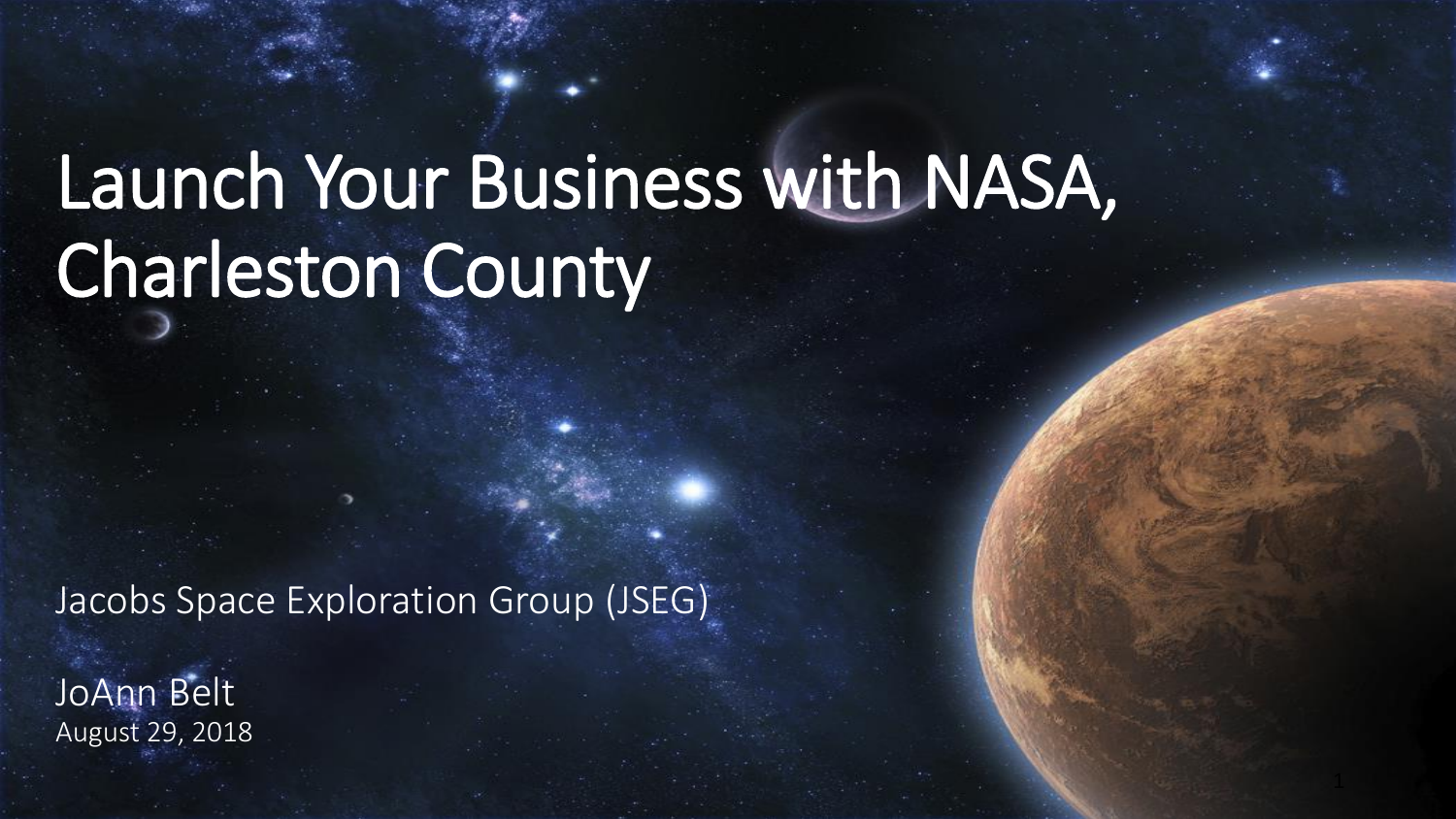## Company Overview

- Premier global consulting, design, engineering, construction and technical services firm
- We provide innovative solutions for a more connected, sustainable world
- Global network of 74,000 employees in more than 400 locations across 40+ countries
- Recently acquired CH2M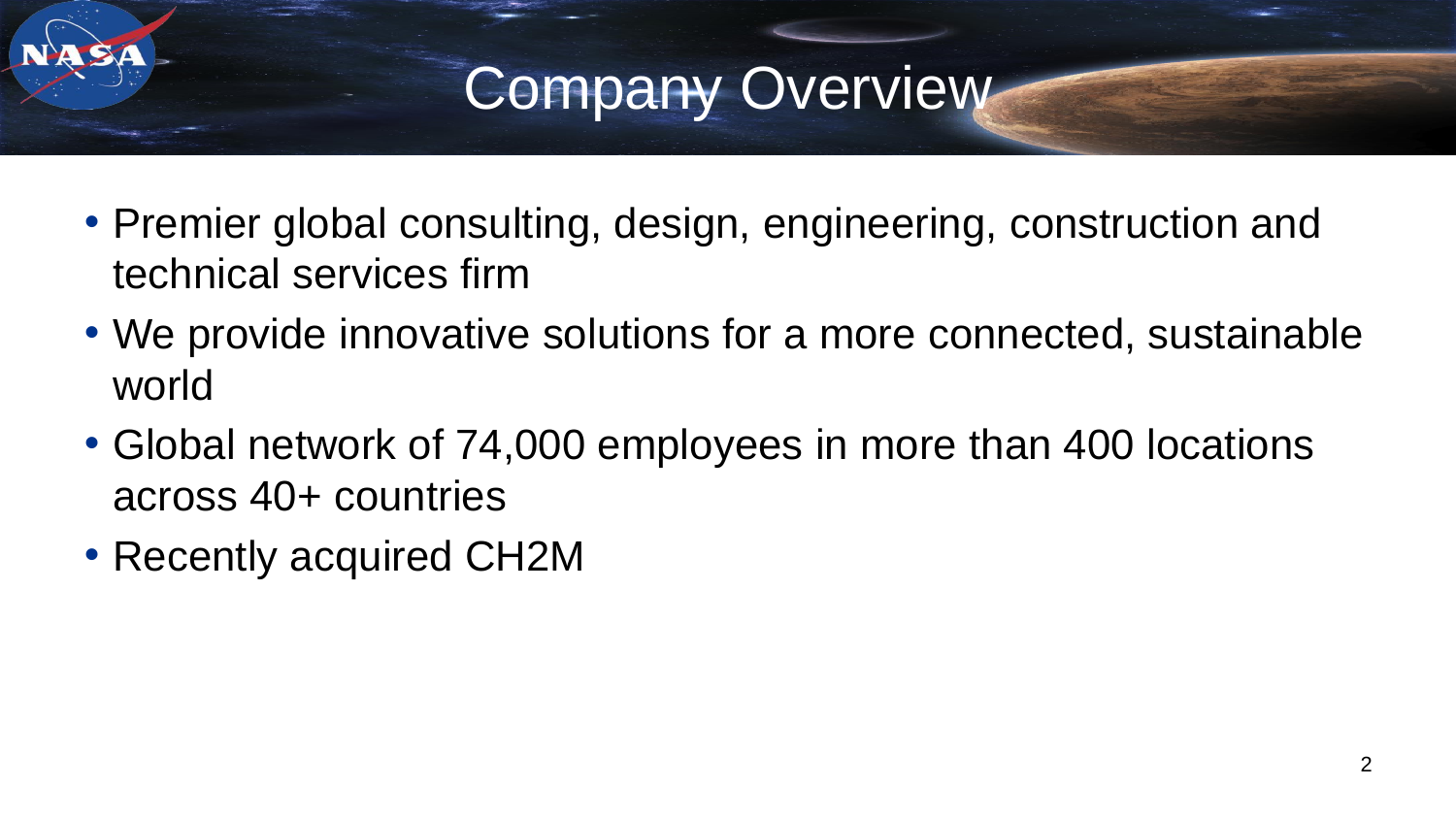### Company Overview

- Organized by Lines of Business
	- Aerospace, Technology, Environmental, and Nuclear
	- Energy, Chemicals and Resources
	- Buildings, Infrastructure, and Advanced Facilities
- Headquartered in Dallas, TX
- Committed to Safety, Innovation, and Sustainable Solutions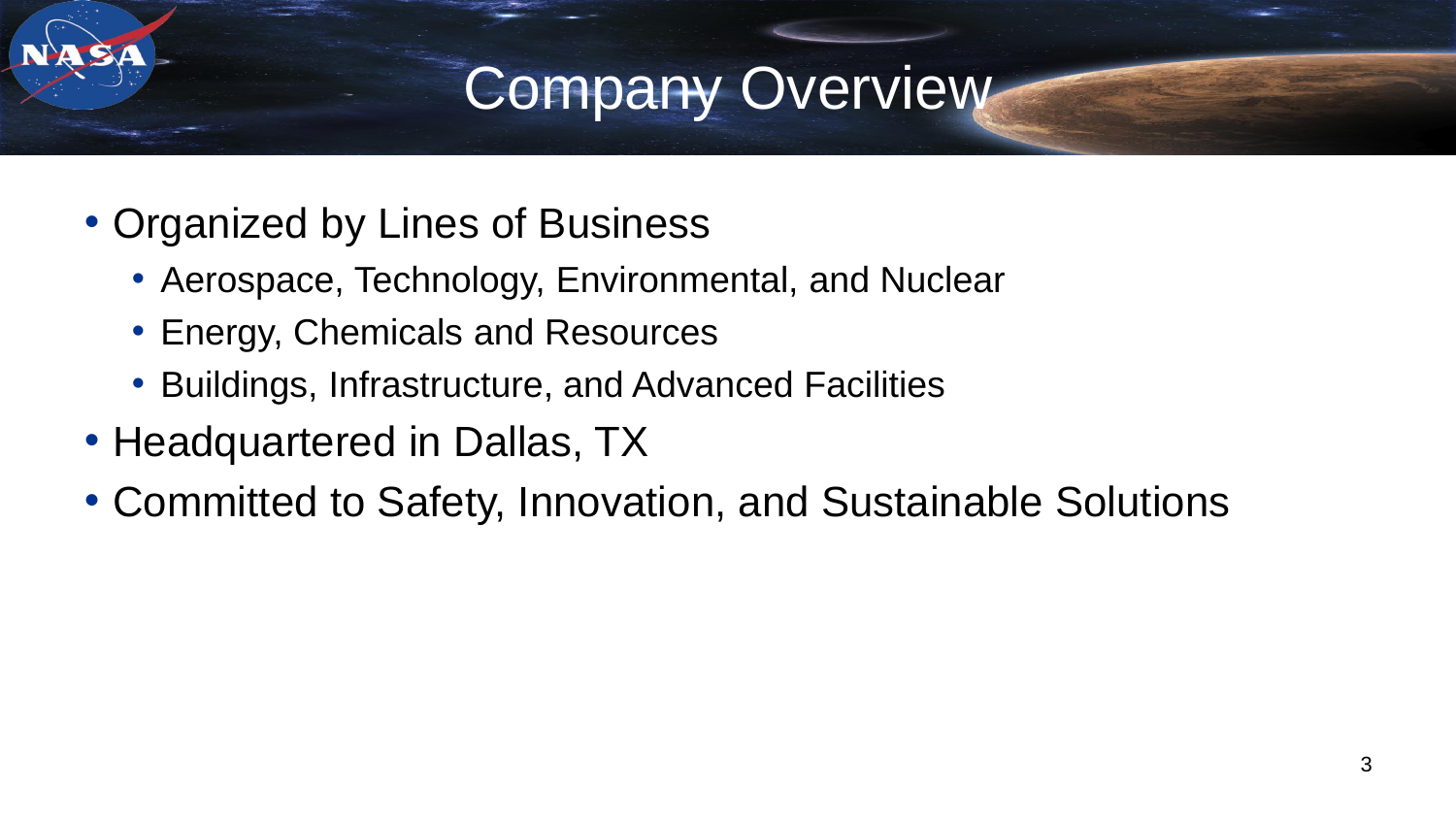### Company Overview

- Jacobs Space Exploration Group (JSEG)
	- Providers of science and engineering support to NASA Marshall Space Flight Center (MSFC) continuously since 1989
	- Recipient of 2017 Small Business Administration Dwight D. Eisenhower Award for Excellence for Small Business Engagement
	- Awarded the MSFC Engineering Services and Science Capability Augmentation (ESSCA) contract; operations began December 1, 2017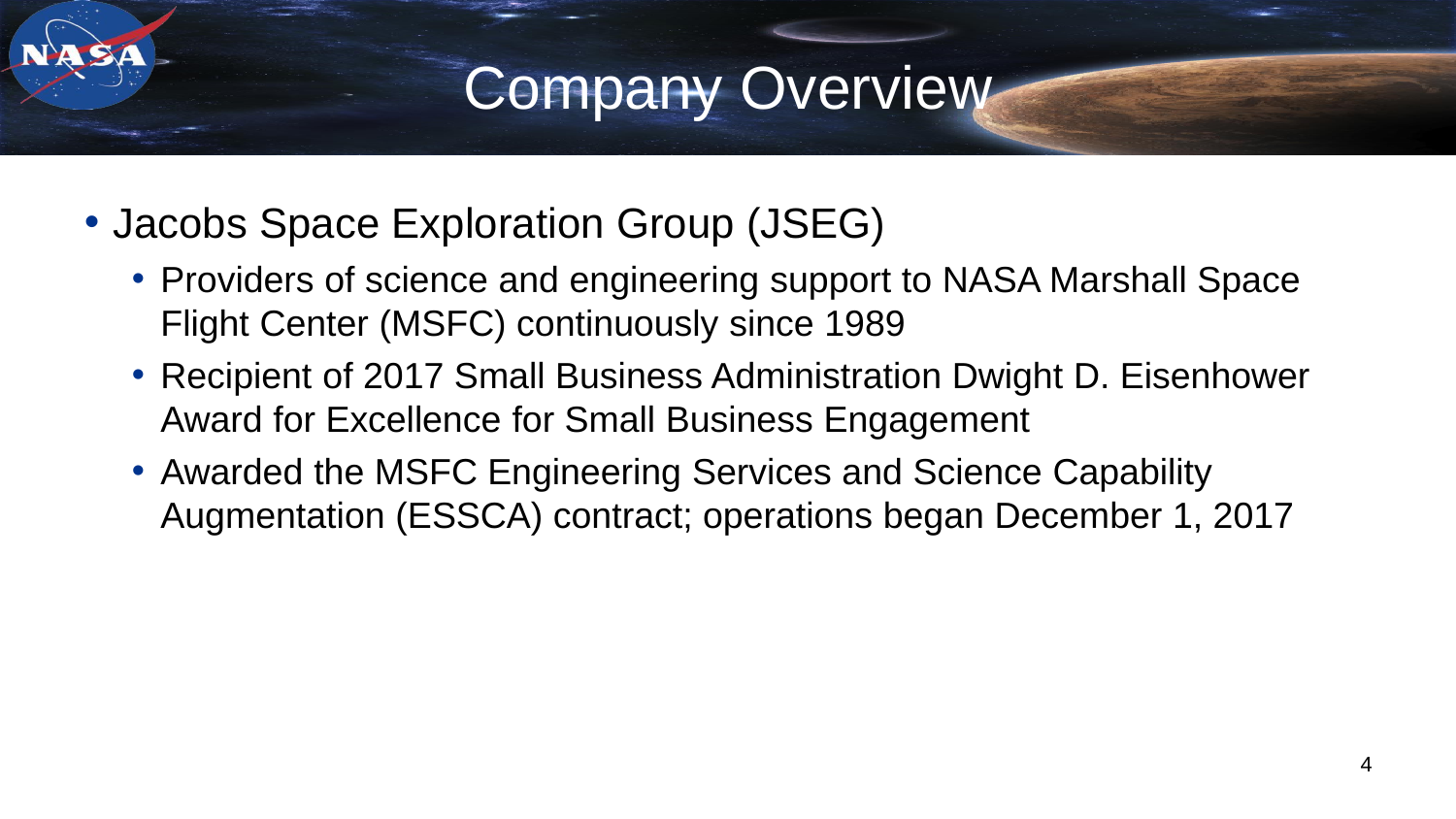### Space Launch System Contract(s)

#### **JSEG KEY MISSION AREAS** ❖ Space Launch System Program

- Design & development of new heavy lift vehicle
- Systems engineering & integration
- Flight software, testing & integration
- Design, analysis, modeling & simulation, test
- Operation of Systems Integration Lab
- Insight into prime contractor activities

#### ❖ International Space Station

- Environmental Control & Life Support System (ECLSS) sustaining engineering, spares, flight anomaly resolution, software
- Material Science Research Rack operations

#### ❖ Earth & Space Science

- Gamma-ray Burst Monitor instrument operations center support
- James Webb Space Telescope primary mirror segment qualification testing
- Space environments & weather
- IXPE Imaging X-ray Polarimeter Explorer





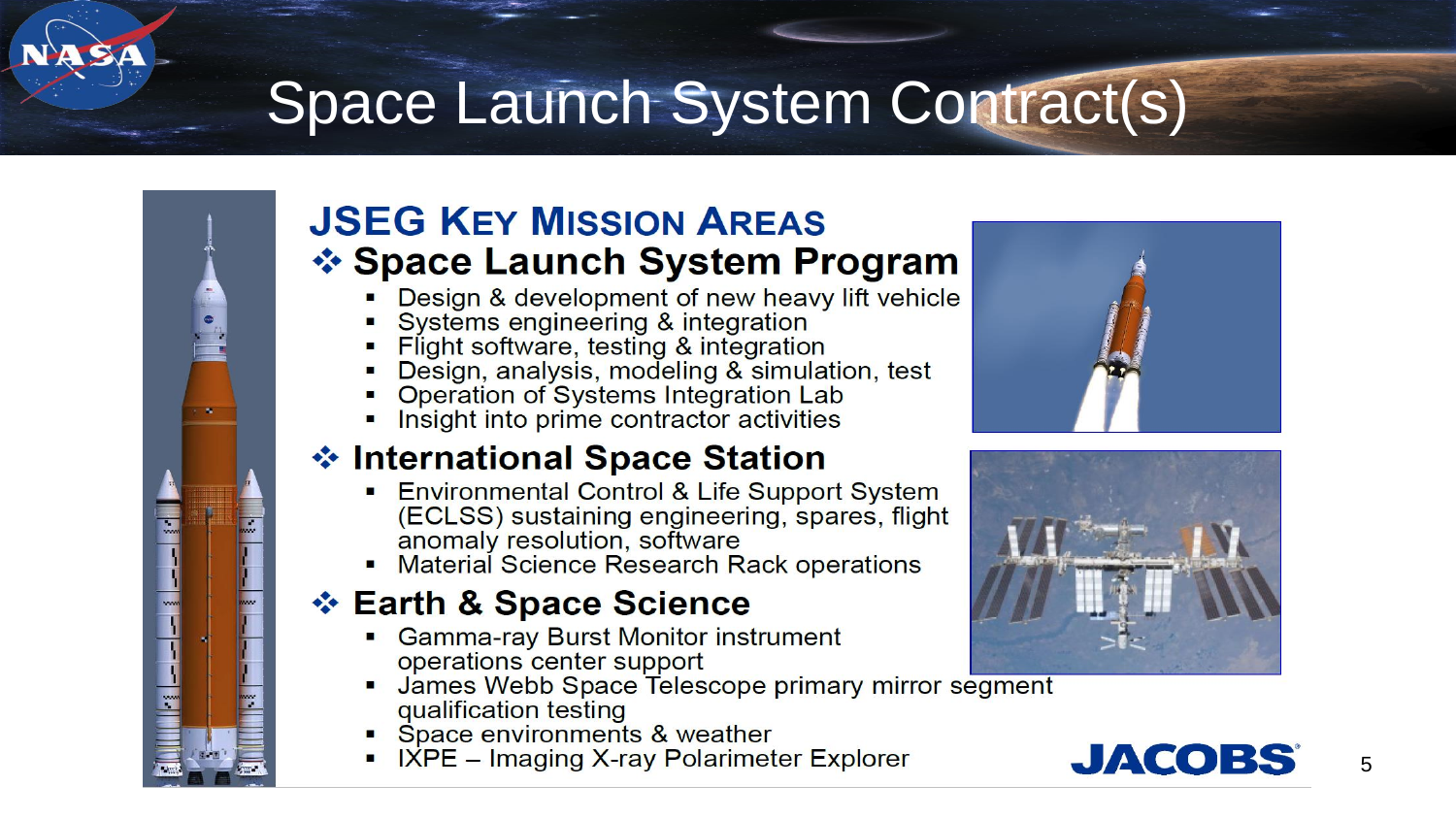### What We Need

- Engineering staff augmentation
	- Systems engineering and integration
	- Software development, testing and integration
	- Mechanical and electrical design, analysis, modeling and simulation, test
	- Scientific instruments & research
	- Visit Jacobs.com for details, search Huntsville jobs
- Precision machining
- Manufacturing and assembly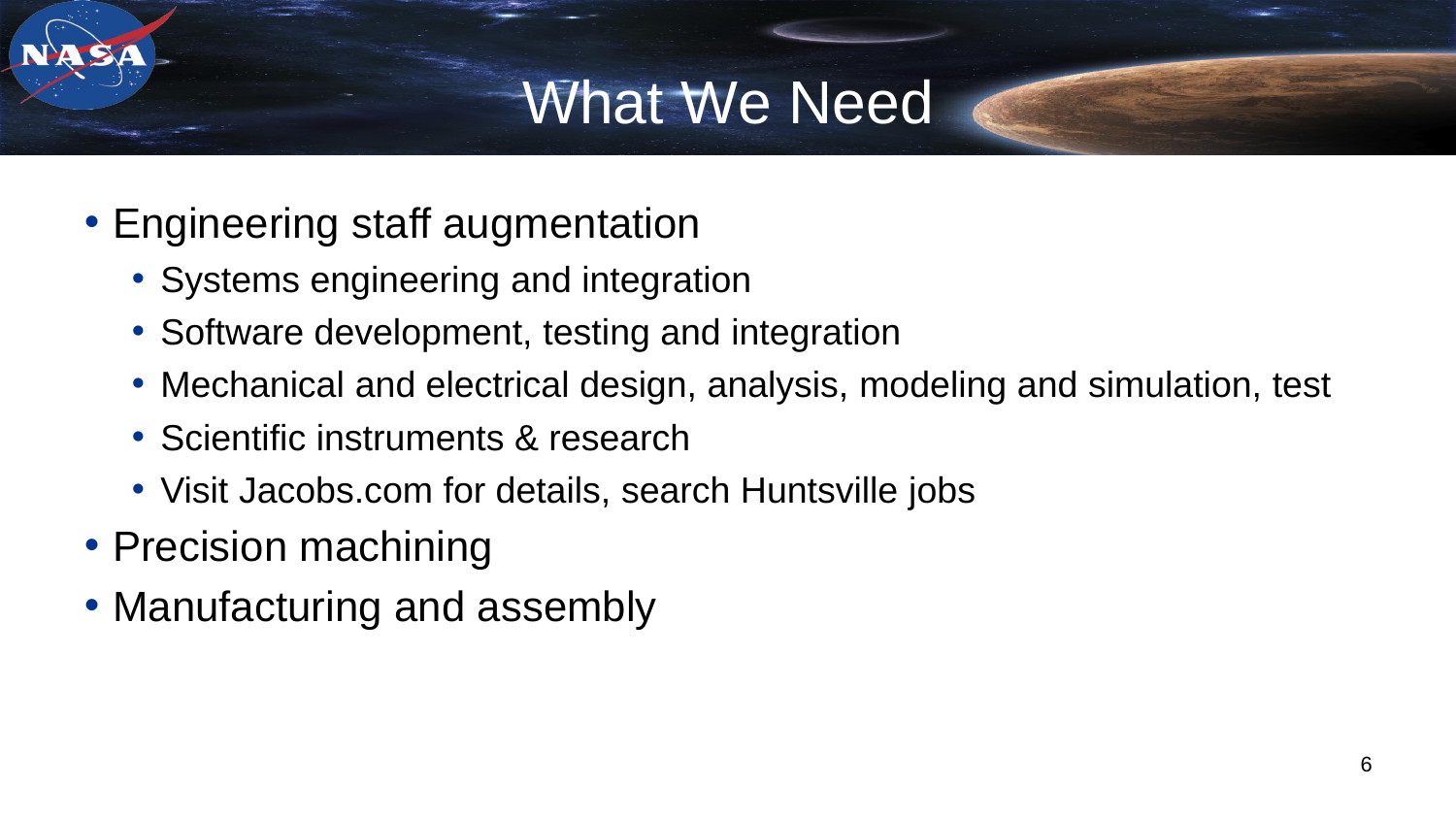### How to do Business with JSEG

- Get to know us and the work we do
- Share your capabilities with us
- Keep us up to date as your capabilities evolve
- Learn what is important to us
	- Excellent cost control
	- Demonstrated past performance
	- Flexibility and responsiveness